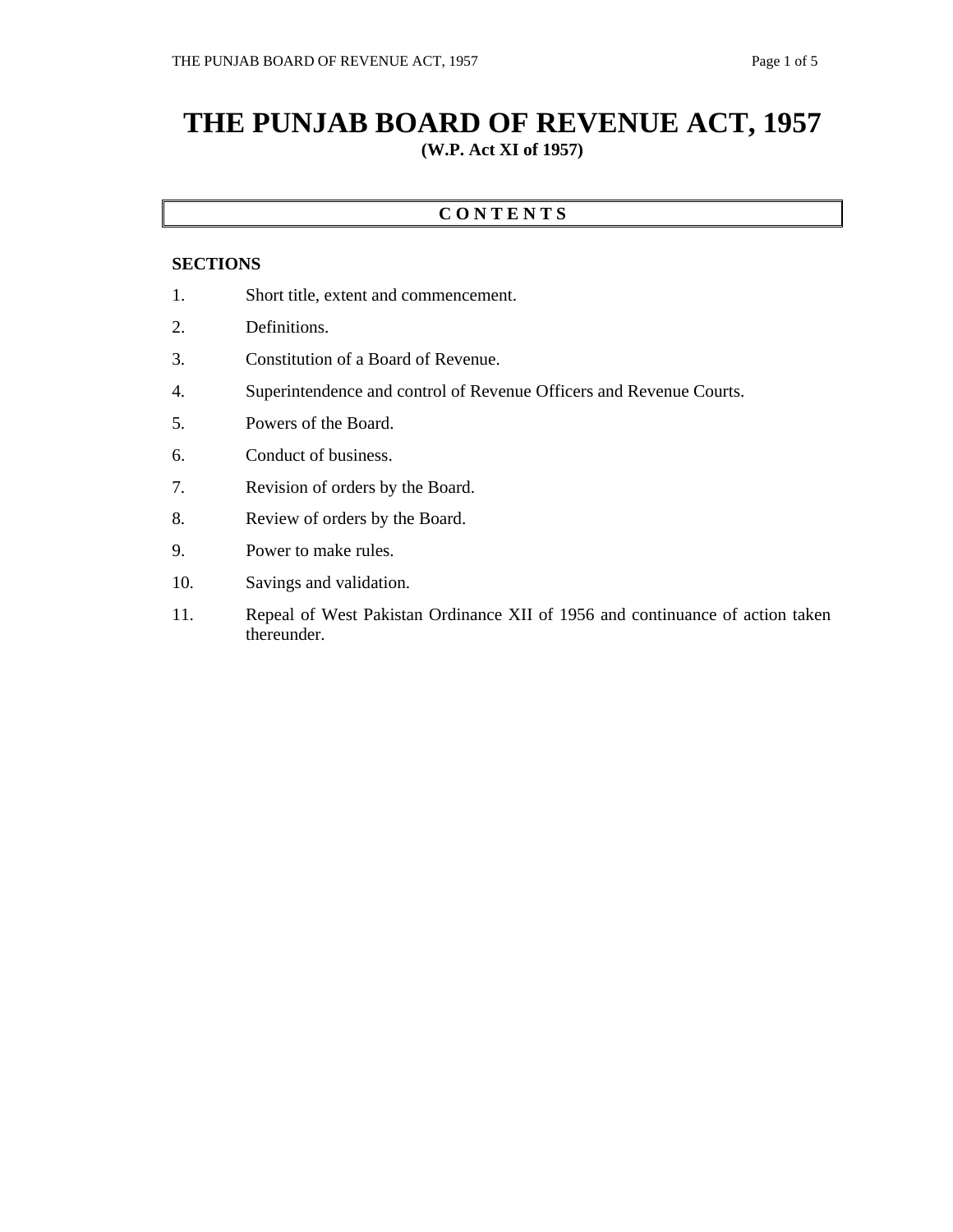## **1 THE 2 [PUNJAB] BOARD OF REVENUE ACT, 1957 (W.P. Act XI of 1957)**

[28 February 1957]

An Act to provide for the constitution of a Board of Revenue for <sup>3</sup>[the Punjab]

**Preamble.**— WHEREAS it is expedient to provide for the constitution of a Board of Revenue for **<sup>4</sup>** [the Punjab]:

It is hereby enacted as follows:-

**1.** Short title, extent and commencement.— (1) This Act may be called  $\frac{5}{2}$ [the Punjab] Board of Revenue Act, 1957.

 $\frac{6}{2}$  (2) It extends to the whole of the Province of <sup>7</sup>[the Punjab] except the Tribal Areas.]

(3) It shall be deemed to have come into force on and from the  $14<sup>th</sup>$  day of October, 1955.

- **2. Definitions.** Unless there is anything repugnant in the subject or context—
- (i) "Board" means the Board of Revenue established under this Act;
- (ii) "Government" means the Government of  $\frac{8}{3}$ [the Punjab]; and
- (iii) "Member" means a member of the Board of Revenue established under this Act.

 **3. Constitution of a Board of Revenue.—** (1) There shall be a Board of Revenue for <sup>9</sup>[the Punjab] which shall consist of such Members as may be appointed by the Government from time to time.

 (2) The Government may, whenever considered necessary or expedient, appoint or remove a Member.

 **4. Superintendence and control of Revenue Officers and Revenue Courts.—** (1) Notwithstanding anything to the contrary contained in any other law for the time being in force, but subject to the provisions of sub-section (2), and to any orders of the Government with respect to the appointments and conditions of service of Revenue Officers, the general superintendence and control over all Revenue Officers and Revenue Courts in West Pakistan  $\frac{10}{2}$ shall vest in, and all such officers, in so far as their functions as Revenue Officers are concerned, shall be subordinate to the Board.

 (2) The Board shall be subject to the control of the Government, and in all matters, other than those in which the Board exercises appellate and revisional jurisdiction, the Government shall have power to issue such directions to the Board as may be considered necessary or expedient and the Board shall carry out those directions.

**5.** Powers of the Board.— (1) The Board shall be the controlling authority in all matters connected with the administration of land, collection of land revenue, preparation of land records and other matters relating thereto.

 (2) The Board shall be the highest court of appeal and revision in revenue cases in the Province.

 (3) All proceedings relating to any of the matters referred to in sub-sections (1) and (2) which immediately before the date of coming into force of this Act, were pending before the final appellate or revisional authority of any Province, State or other territory or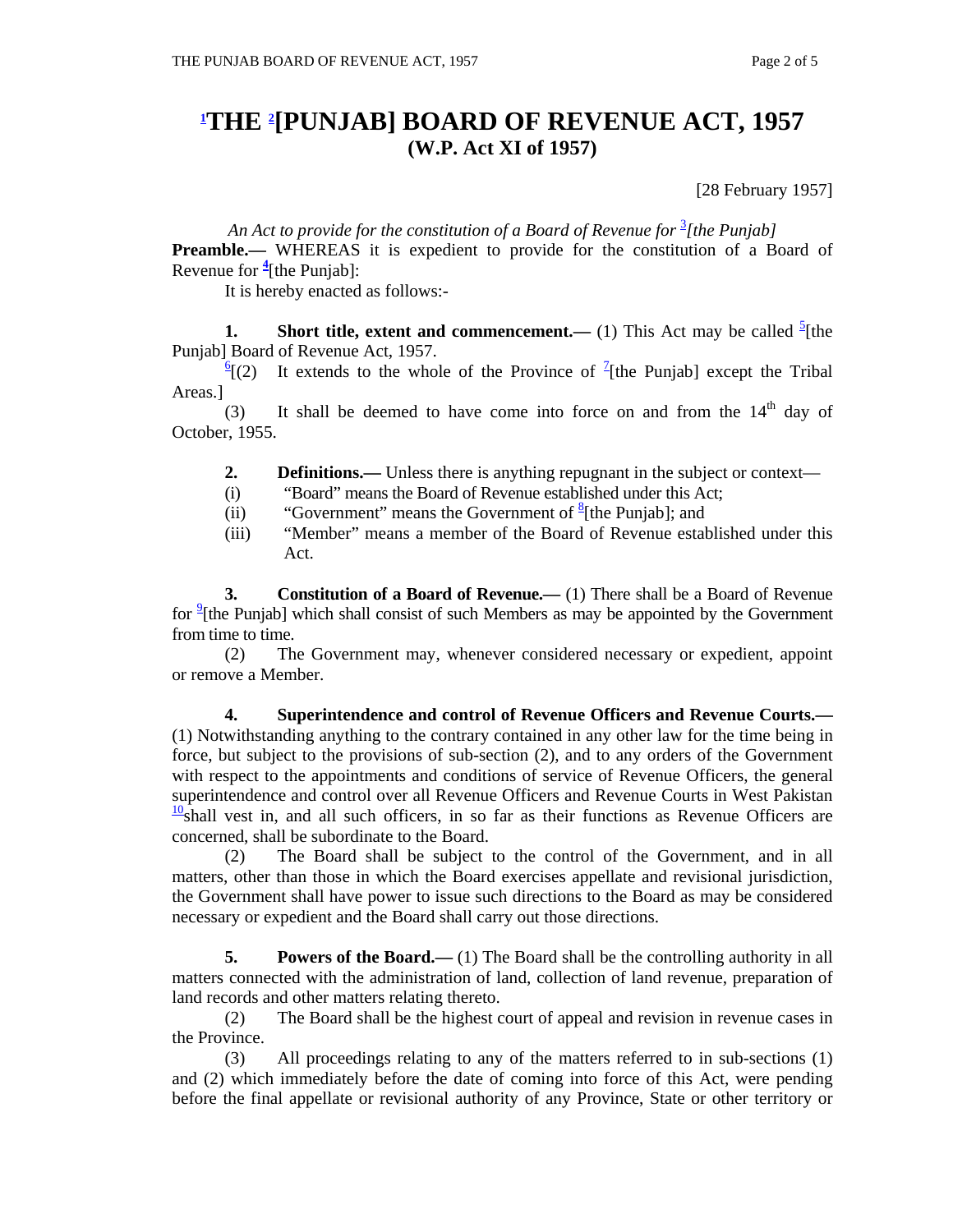area which has been included in the Province of West Pakistan $\frac{11}{1}$ , shall stand transferred to the Board.

 **6. Conduct of business.—** (1) Subject to the approval of the Government, the Board may distribute its business amongst its members and may, by rules, regulate the procedure of all proceedings before it.

 (2) Any order made or a decree passed by a Member shall be deemed to be the order or decree of the Board.

 (3) Where in a case which the Members of the Board are required to dispose of collectively, in accordance with the rules framed under this Act, there is a difference of opinion amongst the Members as to the decision to be given on any point—

- (a) it shall be decided according to the opinion of the majority of Members if there is such a majority; and
- (b) if the Members are equally divided, the Members shall state the point on which they differ and the case shall then be heard, on that point, collectively by those Members who heard it and by another Member, and if there is no such Member, by an additional Member to be appointed by the Government for the purpose of that case, and then the point on which there is the difference of opinion shall be decided according to the opinion of the majority of all such Members.

 **7. Revision of orders by the Board.—** (1) Any order made or a decree passed by a Member either on appeal or in revision shall, subject to any order made or decree passed under the provisions of sub-sections (2) and (3) of this section and of section 8, be final.

 (2) Any person considering himself aggrieved by an order made or a decree passed by a Member, in such class of cases as may be specified in the rules framed under section 9 of this Act, may apply to the Board for revision of such order or decree, and if the Full Board considers that there are sufficient reasons for doing so, it may revise that order or decree and pass such further order as it may think fit after hearing the applicant:

 Provided that no revision shall lie to the Full Board against an order made or a decree passed by a Member in exercise of the revisional jurisdiction.

 *Explanation*— "Full Board" shall mean two or more Members of the Board, as may be determined by the rules.

 (3) Every application under sub-section (2) for revision of an order or decree shall be made within a period of ninety days from the date of that order or decree.

 **8. Review of orders by the Board.—** (1) Any person considering himself aggrieved by a decree passed or order made by the Board and who, from the discovery of new and important matter or evidence which, after the exercise of due diligence, was not within his knowledge or could not be produced by him at the time when the decree was passed or the order was made, or on account of some mistake or error apparent on the face of the record  $\frac{12}{2}$  [or for any other sufficient reason] desires to obtain a review of the decree passed or order made against him, may apply to the Board for a review of judgment and the Board may, after giving notice to the parties affected thereby and after hearing them, pass such decree or order as the circumstances of the case require.

 (2) Every application for a review of a decree or order under sub-section (1) shall be made within ninety days from the date of that decree or order.

**9.** Power to make rules.— (1) The Board may, subject to the prior approval of the Government, make rules for the purpose of carrying into effect the provisions of this Act.

 (2) Without prejudice to the generality of the power conferred by sub-section (1), the Board may make rules for all or any of the following purposes, namely:-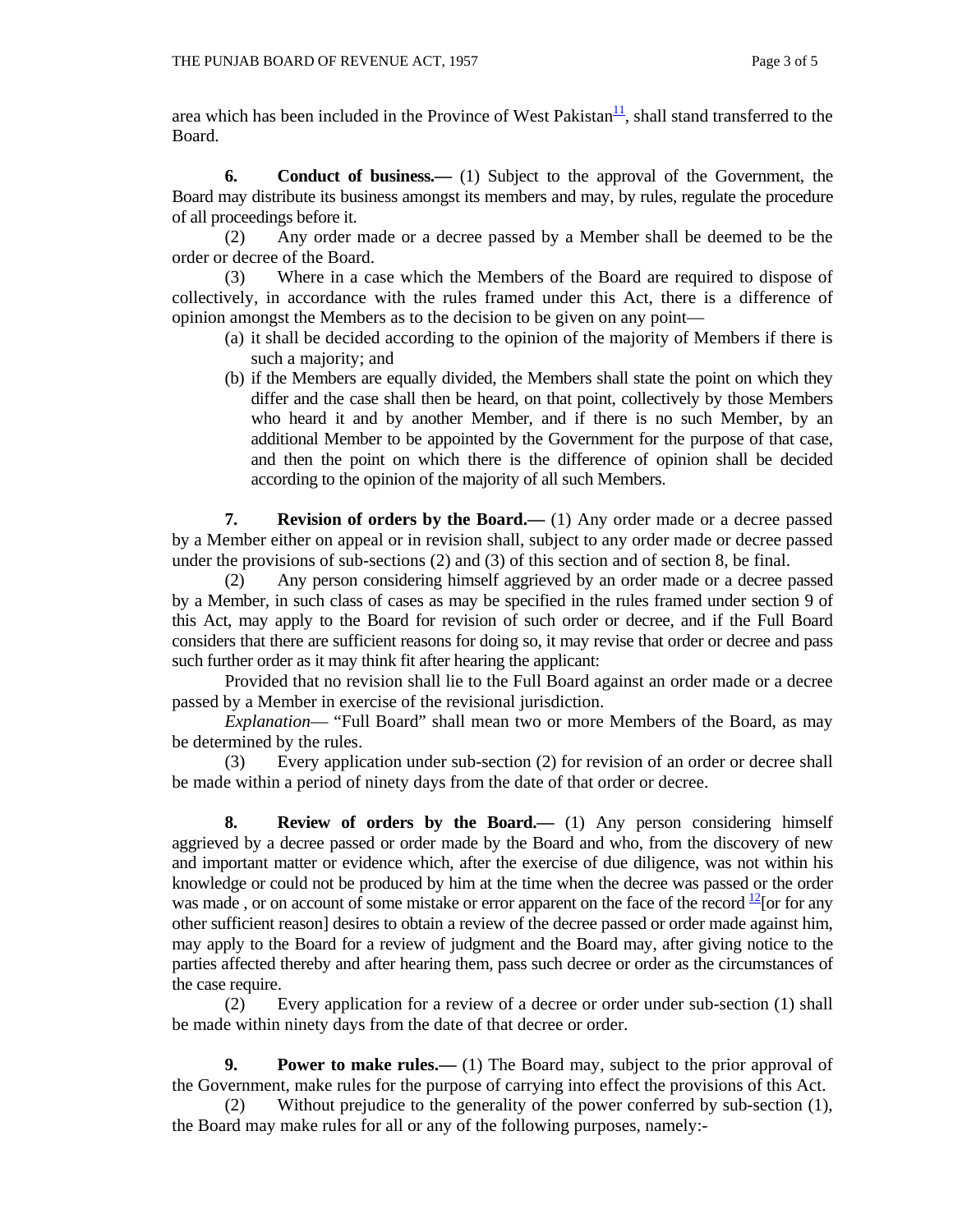- (i) the procedure to be followed in any proceedings taken before a Revenue officer or Court;
- (ii) to prescribe the forms, manner and subject in, or on which any returns or information about any cases or class of cases or proceedings or other matters shall be submitted by a Revenue Officer or Court to the Board or to any other authority;
- (iii) to prescribe the authorities or the officers by whom any particular cases or class of cases generally, or with respect to any particular locality, shall be dealt with;
- (iv) to provide for the territorial and pecuniary limits of jurisdiction of the various Revenue Courts; and
- (v) to specify the class of cases in which a revision under sub-section (2) of section 7 shall lie to the Board.

 **10. Savings and validation.—** (1) Notwithstanding the expiry of the West Pakistan (Board of Revenue) Ordinance, 1955, everything done, action taken, obligation, liability, penalty, or punishment incurred, inquiry or proceedings commenced, Member appointed or person authorized, jurisdiction or power conferred, rules made and order issued under any of the provisions of the said Ordinance shall be continued, and, so far as may be, be deemed to have been respectively done, taken, incurred, commenced, appointed, authorized, conferred, made or issued under this Act.

 (2) Everything done, action taken, obligation, liability or penalty incurred, inquiry or proceedings commenced, Member appointed or person authorized, jurisdiction or power conferred, rules made and order issued after the date of expiry of the West Pakistan (Board of Revenue) Ordinance 1955, and before the 15th day of August, 1956, which could have been done, taken, incurred, commenced, appointed, authorized, conferred, made or issued under the said Ordinance if it had been in force during the said period shall be continued and, so far as may be, be deemed to have been respectively done, taken, incurred, commenced, appointed, authorized, conferred, made or issued under this Act.

 **11. Repeal of West Pakistan Ordinance XII of 1956 and continuance of action taken thereunder.**— (1) The West Pakistan Board of Revenue Ordinance,  $1956\frac{13}{12}$ , is hereby repealed.

 (2) Notwithstanding the repeal of the West Pakistan Board of Revenue Ordinance, 1956 $\frac{14}{1}$ , or any judgment, decree or order of any Court, Tribunal or other Authority, everything done, action taken, obligation, liability or penalty incurred inquiry or proceedings commenced, Member appointed or person authorized, jurisdiction or power conferred, rules made and order issued under any of the provisions of the said Ordinance, shall be continued and, so far as may be, be deemed to have been respectively done, taken, incurred, commenced, appointed, authorized, conferred, made or issued under this Act.

\_\_\_\_\_\_\_\_\_\_\_\_\_\_\_\_\_\_\_

 $\overline{a}$ 

 $\frac{1}{2}$ This Act was passed by the West Pakistan Assembly on 6th Feb., 1957; assented to by the Governor of West Pakistan on 23rd Feb., 1957; and was published in the West Pakistan Gazette (Extraordinary), dated 28th Feb., 1957, pages 363-67.

<sup>&</sup>lt;sup>2</sup> Substituted by the Punjab Laws (Adaptation) Order, 1974 (Pb A.O. 1 of 1974), for "West Pakistan".

<sup>3</sup> *Ibid.*

 $\frac{4}{3}$ *Ibid.*